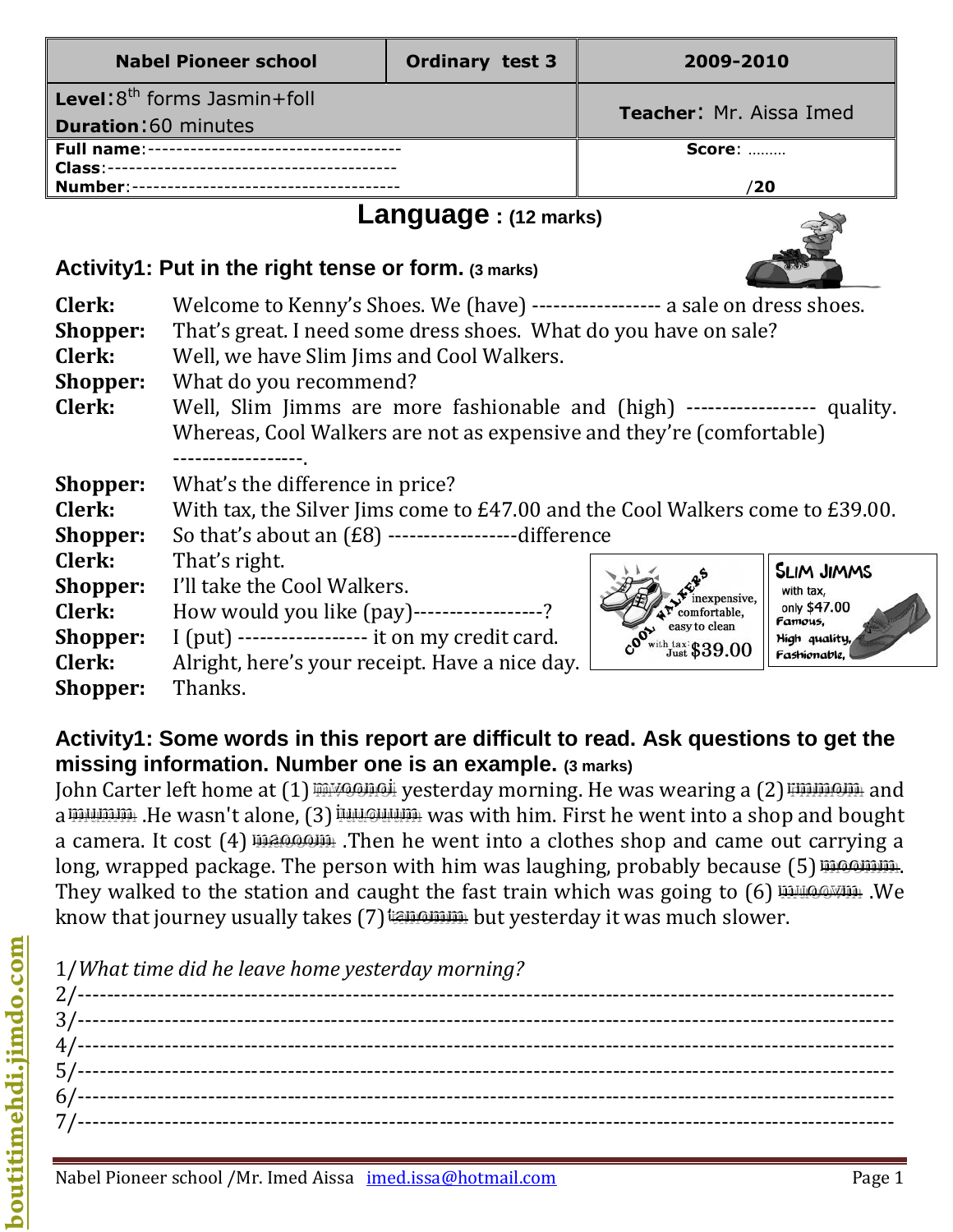## **Activity2: Complete the following dialogue with 12 words from the box below. (6 marks)**



# **At the travel agent's**

| Woman:                          | Good morning.                                                                                                                                                                                                                               |  |  |
|---------------------------------|---------------------------------------------------------------------------------------------------------------------------------------------------------------------------------------------------------------------------------------------|--|--|
| Travel agent:                   | Good morning. Can I help you?                                                                                                                                                                                                               |  |  |
| Woman:                          | Well, my husband has decided to go (1) ------------------ a package holiday                                                                                                                                                                 |  |  |
|                                 | to New York and we'd like some information.                                                                                                                                                                                                 |  |  |
| <b>Travel agent:</b>            | Yes. What would you like to know?                                                                                                                                                                                                           |  |  |
| Woman:                          | First of all, what exactly does the price include?                                                                                                                                                                                          |  |  |
| Travel agent:                   | Return (2) ----------------- to New York, full board accommodation, and                                                                                                                                                                     |  |  |
| some guided sight-seeing tours. |                                                                                                                                                                                                                                             |  |  |
| Woman:                          | It sounds pretty good. What kind of accommodation?                                                                                                                                                                                          |  |  |
| second class hotel.             | <b>Travel agent:</b> Well, we offer a room with bath in a (3) ------------------ hotel or a cheaper                                                                                                                                         |  |  |
| Woman:                          | Oh, I see. We'd like to think about it.                                                                                                                                                                                                     |  |  |
|                                 | <b>Travel agent:</b> (4) -----------------. You can take $(5)$ ------------------ brochures home and                                                                                                                                        |  |  |
| talk it over with your husband. |                                                                                                                                                                                                                                             |  |  |
| Woman:                          | Thank you. And when we decide to go                                                                                                                                                                                                         |  |  |
|                                 | <b>Travel agent:</b> When you finally decide on our offer you can pay one hundred dollars                                                                                                                                                   |  |  |
|                                 | per person and we shall hold the (6) ------------------ for you. But you'll have to make up your<br>mind quickly (7) ----------------- New York is one of the most popular destinations and we<br>may soon be fully (8) ------------------. |  |  |
| Woman:                          | I see. And what else must we do?                                                                                                                                                                                                            |  |  |
|                                 | <b>Travel agent:</b> You have to pay the rest of the money two weeks (9) ------------------ the                                                                                                                                             |  |  |
| journey.                        |                                                                                                                                                                                                                                             |  |  |
| Woman:                          | Do we need a visa?                                                                                                                                                                                                                          |  |  |
|                                 | <b>Travel agent:</b> Yes, you do, but you'll have to apply to the American Consulate. We can                                                                                                                                                |  |  |
|                                 | help you obtain it but then it will cost a little bit (10) ------------------.                                                                                                                                                              |  |  |
| Woman:                          | I see.                                                                                                                                                                                                                                      |  |  |
| Travel agent:                   | You will also have to go to a bank to (11) ------------------ your cheques.                                                                                                                                                                 |  |  |
| Woman:                          | Is that all?                                                                                                                                                                                                                                |  |  |
| Travel agent:                   | Yes, it is. In this guide you may find some useful information about the                                                                                                                                                                    |  |  |
|                                 | climate so that you could take the right(12) ------------------.                                                                                                                                                                            |  |  |
| Woman:                          | Thank you very much.                                                                                                                                                                                                                        |  |  |
| <b>Travel agent:</b>            | With pleasure!                                                                                                                                                                                                                              |  |  |
|                                 |                                                                                                                                                                                                                                             |  |  |

**these / much/ garments / more/ in/ cash /booked /before /reservation/ because /fare/ on / Certainly/ luxury**

**boutitimehdi.jimdo.com**

boutitimehdi.jimdo.com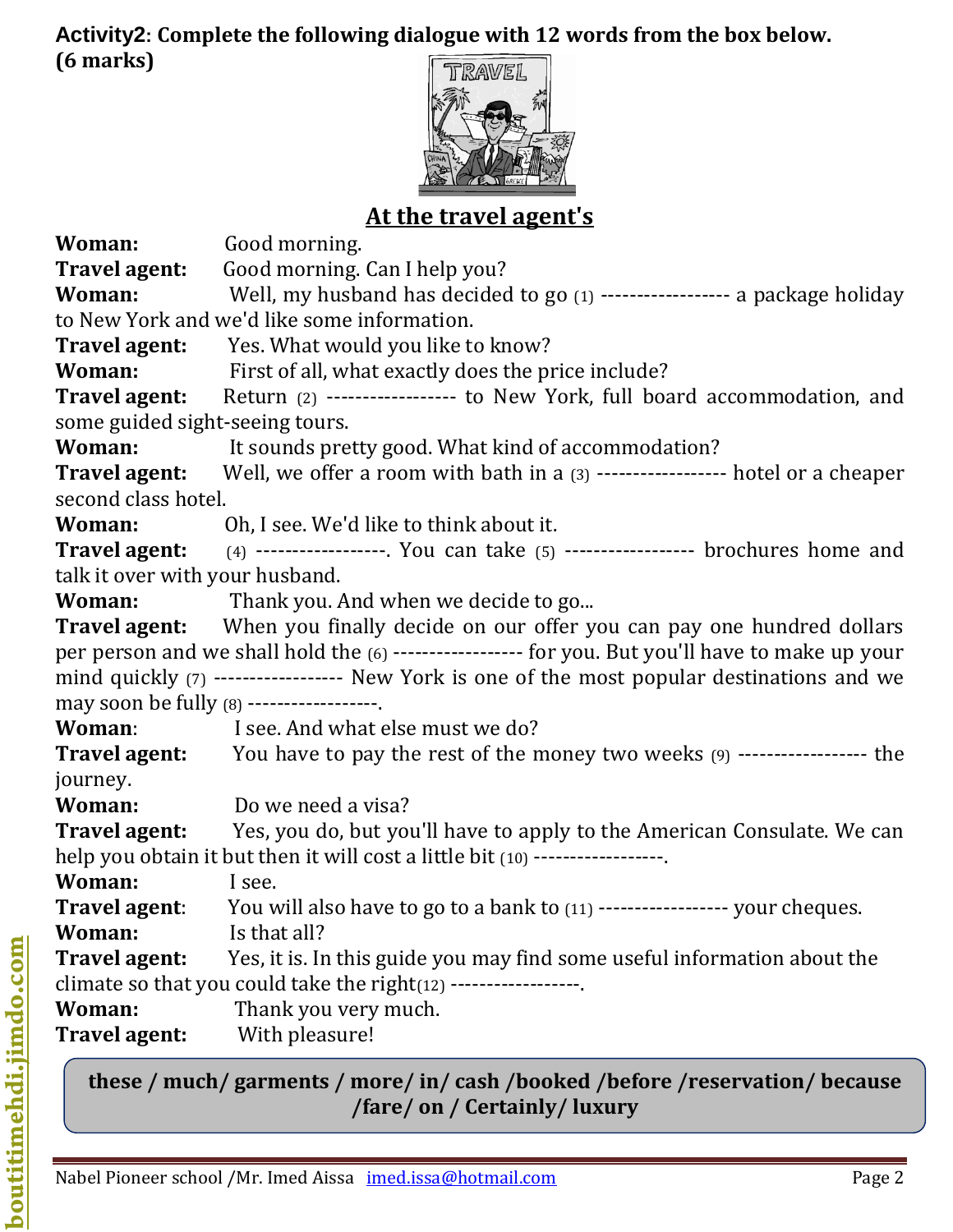## **Listening comprehension: (8 marks) Listen to dialogue 1 and fill in the registration form below. (2.5 marks)**

#### **Venice Hotel (Registration form)**

**Listen to dialogue 2 and label the pictures below. (2 marks)**











## **Listen to dialogue 3 and :**

#### **A/ Fill in the table with the necessary information. (2.5 marks)**

| <b>Item needed</b> | Size            | <b>Colour</b>                 | <b>Material</b>  | <b>Price</b>  |
|--------------------|-----------------|-------------------------------|------------------|---------------|
| .----------------  | --------------- | . _ _ _ _ _ _ _ _ _ _ _ _ _ _ | .--------------- | ------------- |

#### **B/ Pick out statements expressing. (1 mark)**

| An Apology: --     |               |
|--------------------|---------------|
| A suggestion: ---- |               |
|                    | $GOOD$ $LUCK$ |